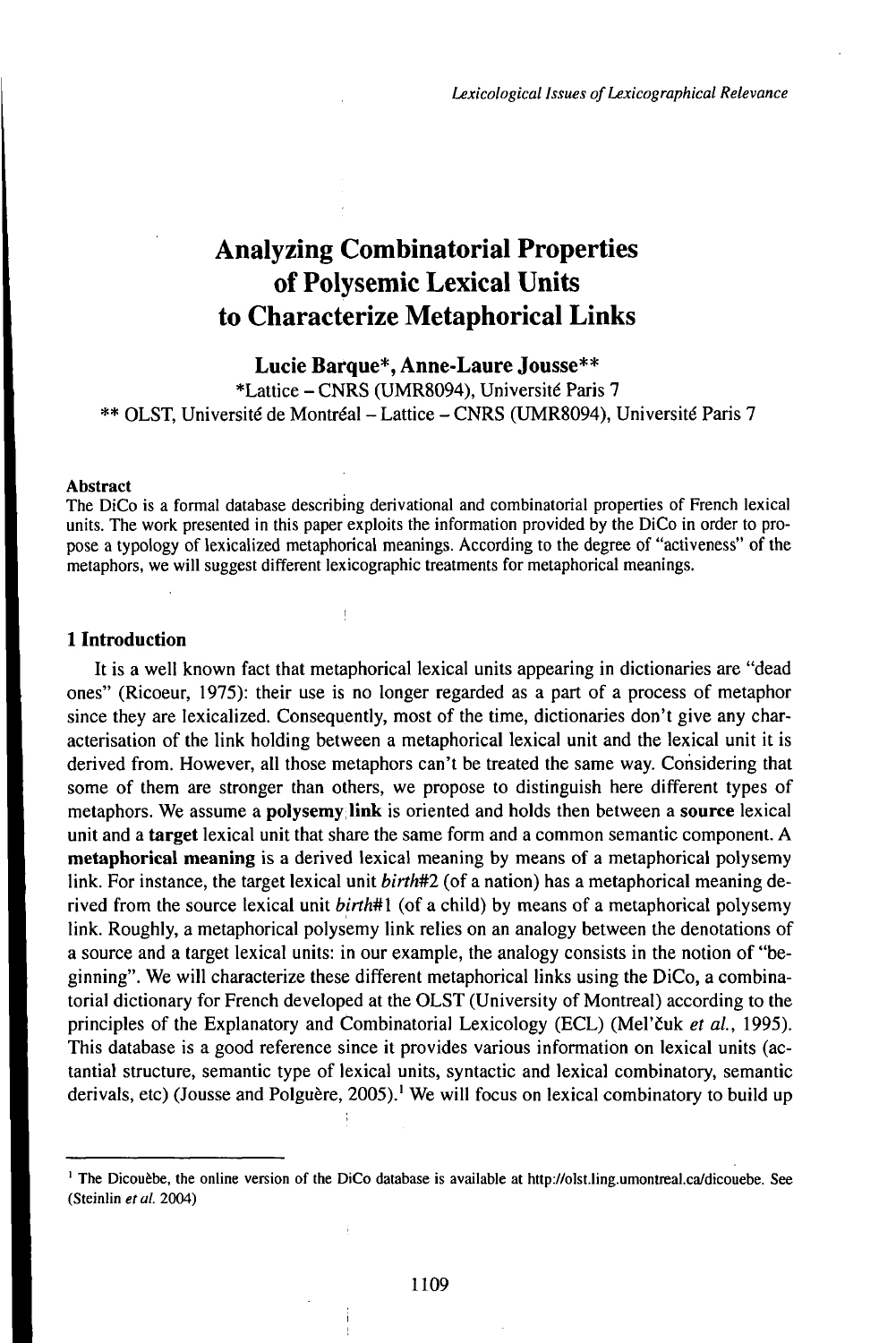our typology. The first section of the paper presents our corpus and the methodology we adopt. The second one will show our results and the conclusions that can be drawn from the analysis of the data.

# **2 Methodology**

## *2.1 Corpus*

We have extracted from the DiCo nomenclatory a set of a hundred pairs of nominal lexical units. Each of them is made of a metaphorical lexical unit and the lexical unit it is semantically derived from. For example, the pair CLÉ *(key)* contains *clé#1* 'instrument' and *clé#2* 'means to access something'. The selected nouns denote on the one hand entities (concrete as well as abstract) and on the other hand facts.

#### *2.2 Hypothesis*

We assume that the more we observe common collocations between the two lexical units of one pair, the stronger the metaphoric link is. To determine the strength of the metaphorical link, we have to consider two types of criteria: first, the position of the lexical units in the link (source or target) and secondly, their semantic type *(eg.* person, artefact, feeling, event, characteristic, etc). In the DiCo, semantic types are represented by semantic labels organized in a hierarchy (Polguère, 2003). We have chosen to compare metaphorical links of lexical units labelled either as entity or its daughters (person, artefact) or as facts or its daughters (event, characteristic), and from that, we do the two following hypothesis.

**The first hypothesis deals with nouns denoting entities.** We assume that the more the target lexical unit is abstract, the more the metaphorical link is strong. To demonstrate that assumption we distinguish two groups of entities among the target lexical units: the concrete ones and the abstract ones. "Concrete" refers here to referents that can be apprehended by the human senses *(Nouveau Petit Robert,* 2000). For example, the *pairfleche#l* (concrete) and *fleche#2* (concrete) belongs to the first set, whereas the pair *plaie#\* (concrete) and *plaie#2* (abstract) belongs to the second one.

**Our second hypothesis deals with the comparison between nouns denoting entities and those denoting facts.** The metaphorical links that apply on lexical unit labelled fact (process, achievement, state ...) may be stronger than the ones that apply on lexical unit labelled entity. For example, we suppose that the metaphorical link between the two meanings of *combat* (*fight*) (see above) is stronger than the one holding between the two meanings of *flèche (arrow).*

#### 3 **Analysis**

#### *3.1 Analysis criteria*

As previously mentioned, we will use restricted lexical cooccurrence (i.e. collocations) as a criterion to distinguish different types of metaphor's strength. We identify the intersection between the set of collocatives controlled by the source and the one controlled by the target. In the DiCo, collocations are encoded by means of lexical functions that represent the semantic relation holding between a lexical unit and its collocative(s). For example, **Labreall2**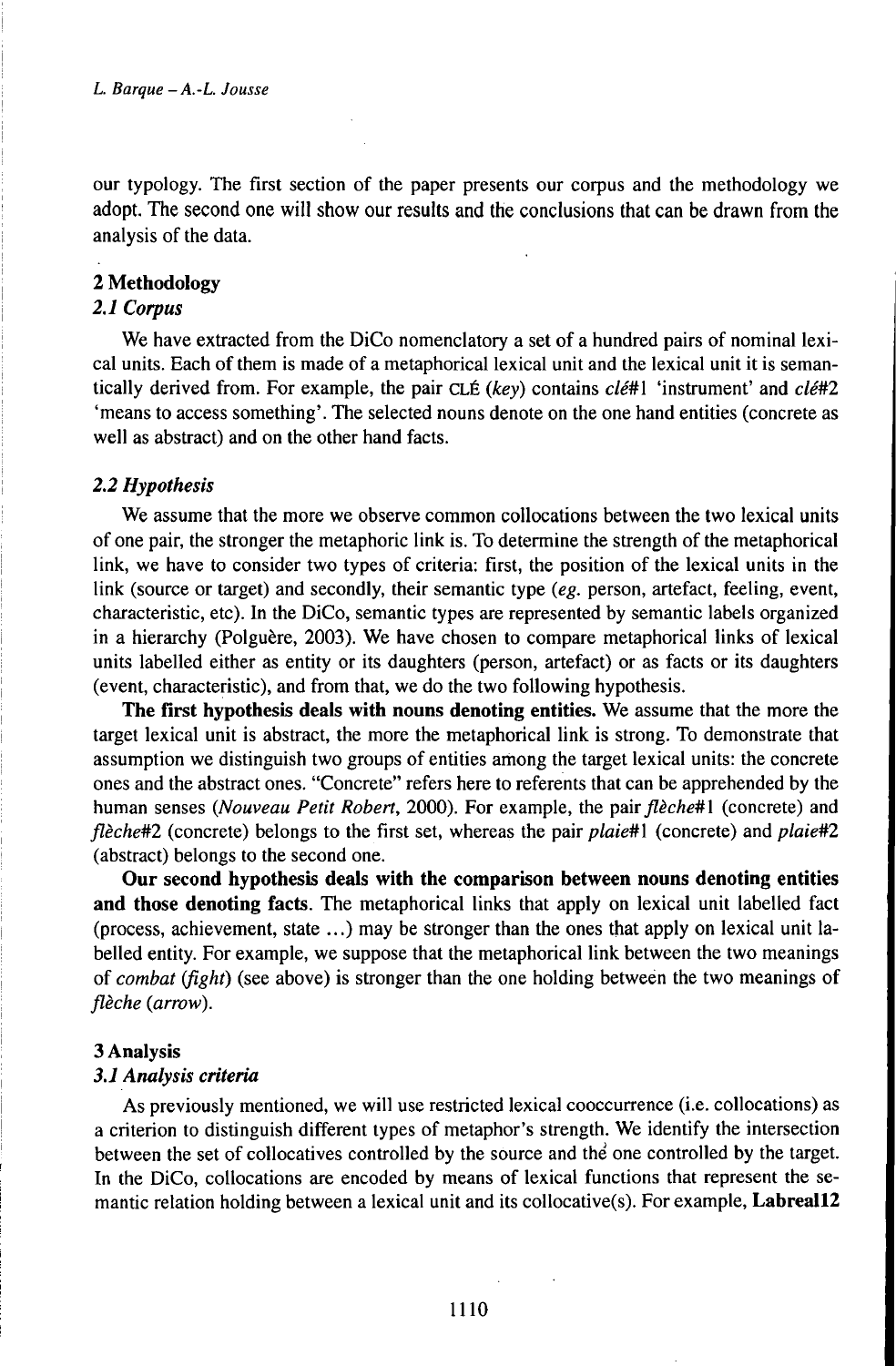$(torchon\#1=dishcloth)$  = essuyer (to wipe), Labreal12 (ciment#1=cement) = enduire (to plaster); Magn (gifle=slap) = magistrale (stunning), Magn (victoire=victory) = écrasante (overwhelming). We can thus rely on this formal descriptive tool to help us characterize more precisely the intersection. In other words, the intersection will be considered from both a quantitative and a qualitative point of view.<sup>2</sup> More precisely, as our corpus is exclusively made of nouns, we will focus on adjectival collocatives (overwhelming victory, bitter fight, etc.) and verbal collocatives (to give a slap, to deal a slap, to celebrate a victory). Let us now analyse our data in two steps. The first one will concern entities. The second one will deal with facts.

## 3.2 Metaphors of entities

We have compiled some of our results in two tables (Fig.1 and Fig.2) presented below. The first table represents the collocatives intersection and the second, their differences. Empty cells mean that the intersection is null. For instance, the two lexical units of FLÈCHE share neither adjectival nor verbal collocations.

| <b>Estat Lexical unit</b>         | Adjectival collocations                        |                               | Verbal collocations            |
|-----------------------------------|------------------------------------------------|-------------------------------|--------------------------------|
| Flöche#1 (arrow#1)                |                                                |                               |                                |
| $F$ loche $F$ 2 ( $a$ rzyn $#2$ ) |                                                |                               |                                |
| Monche#1 (Mv#1)                   |                                                |                               |                                |
| Monche#2 $(Md2)$                  |                                                |                               |                                |
| Verwast (bolis)                   |                                                | Instaliation:                 | Bresk :                        |
|                                   |                                                |                               |                                |
| Vorrou#2 (blor#2)                 |                                                | mettre, poses (shoot, bott)   | céder, sauter (give way, blow) |
| Sentient L (mathi 1)              | Had :<br>arda, baita, épineax, seme d'embûches | : Llae r<br>s'engager, suivre | <b>Orientation</b> :           |

Figure 1. Intersection of collocations for lexical units denoting entities

| <b>Exical</b><br>unts                      |                                                                     | Adiectival callocations |                                | <b>Verhal collocations</b>                                                                                                                                | <b>1980 - 1980</b><br><b>CANADA</b>                                         |
|--------------------------------------------|---------------------------------------------------------------------|-------------------------|--------------------------------|-----------------------------------------------------------------------------------------------------------------------------------------------------------|-----------------------------------------------------------------------------|
| Fleche#1<br>arrenet L                      | Rnd:<br>empoisonnée<br>mannon                                       |                         |                                | Realization:<br>atteindre, franspereer, traverser, cribler<br>mach, transfix, cross over, riddle                                                          | Use:<br>decocher, limeer, tirer, roccvoir<br>let fly, throw, shoot, receive |
| Flechc#2<br>аттый 2                        | <b>Orientation</b> :<br>descendante, montante (bottom, too).        |                         |                                | Realization:<br>indiquer, painter (bubsate, pobu)                                                                                                         | Use :<br>suivre (follow)                                                    |
| Monche <sup>W1</sup><br>$\mathbf{A}^{(0)}$ | Type:<br>noire, verte, à merde-<br>black, greenbattle, blow         |                         | Stre :<br><b>BITASC</b><br>ાતર | Activity :<br>voler, vedtiger, battre des niles<br>boll, flutter about, beat its wores                                                                    | Sonnd :<br>bourdonner, vrombir<br>ANCE WITH                                 |
| Mouchev <sub>2</sub><br>6x2                | Type:<br>entificielle<br>artificial:                                |                         |                                | Realization:<br>pechez, prendre.<br>Arh, catch                                                                                                            | The :<br>jeter, lancer.<br>during throw                                     |
| VernouH1<br>Bolit 1                        | Solidity:<br>Sixe :<br>solide<br>novs, large<br>solid<br>bly, large |                         |                                | Lise:<br>oovrig, verroudler, installer, actionage, faire jouer, tirer, femer, pousser-<br>wibolt, bolt, belt down, action, wark, slide back, balt, ambolt |                                                                             |

<sup>&</sup>lt;sup>2</sup> We will only use "popularisations" of lexical functions (see Polguère, 2000), and we will take the liberty to simplify the encoding.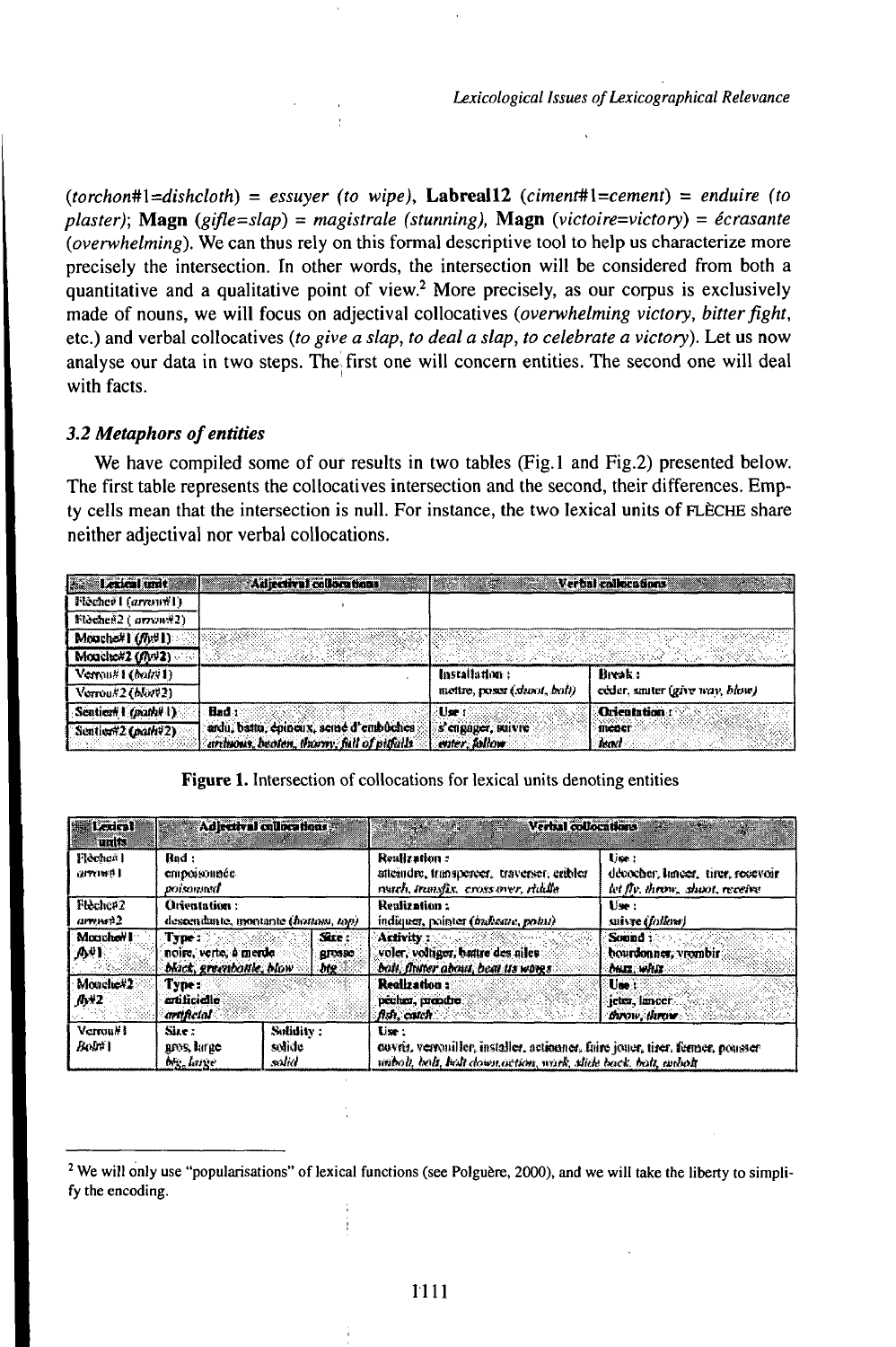| Vernou22<br><b>BoM62</b>    | Last :<br>dernier, altime (hast, ultimate) | Realization:<br>empêcher, interdire, bloquer<br>prevent, forbid, hinder                      |  |
|-----------------------------|--------------------------------------------|----------------------------------------------------------------------------------------------|--|
| Senticard I<br>DATANY I     | accidenté, escarné.<br>broken, precipitons | Orientation:<br>Um:<br>bifungser, déboucher<br>cannounter.<br>Aranch off, come on of<br>take |  |
| Sentical 2<br><b>cum/m2</b> | : Had<br>Anre (Harsh)                      |                                                                                              |  |

Figure 2. Difference of collocations for lexical units denoting entities

As we can see, the above tables emphasize on the fact that a distinction has to be made between target lexical units denoting concrete entities (flèche#2, mouche#2) and those denoting abstract ones (verrou#2, sentier#2). Indeed, Fig. 1 shows that the pairs FLECHE and MOUCHE have no common collocations while they both have their own separate ones, as shown in Fig. 2. On the contrary, the pairs VERROU and SENTIER share collocations, especially verbal ones. We can note that the metaphorical link between fleche#1 and fleche#2 and between mouche#1 and mouche#2 relies on an analogy of form of the concrete objects denoted. As for verrou#1 and verrou#2, and sentier#1 and sentier#2, the analogy relies on the function of the concrete object denoted by the source lexical unit. That latter type of metaphor consists in transposing a concrete reality on an abstract one in order to express it. Thus, it seems normal to use collocatives denoting the handling of a concrete object (faire sauter le verrou = to break a lock) to denote the handling of the abstract "object" (faire sauter le verrou de ta volonté (=to break the lock of your will)). Let's now compare entities to facts.

## 3.3 Metaphors of facts

Following the same pattern, Fig. 3 represents the collocatives intersection and Fig. 4 represents their differences. They are both presented below.

| Lexical units           | Adlectival collocations                                              |          | Vorbal collocations                  |                                                                                                           |                                                                     |
|-------------------------|----------------------------------------------------------------------|----------|--------------------------------------|-----------------------------------------------------------------------------------------------------------|---------------------------------------------------------------------|
| Combut#1                | Intense:                                                             | End :    | Acte                                 | Positive end:                                                                                             | Phases:                                                             |
| Aghait                  | nchamd, apre, dur.                                                   | décisif  | livrer.                              | gagner, remporter, vainere,                                                                               | Commencer, engager, entamer                                         |
| Combat#2                | fierce, bitter, hard                                                 | decisive | пканг                                | win, carry of, defeat                                                                                     | start. enter, apen                                                  |
| fight?2                 | intense, suas merci<br>severe, mercilest                             |          | folls, carry<br>CH3                  | Negative end:<br>perdre lote                                                                              | Interrompre, cesser, prendre tin<br>break of, stop, come to an onl- |
| Coller I (slap+1)       | Intense:                                                             |          | <b>Realization:</b>                  |                                                                                                           |                                                                     |
| Gilles'2 (skip#1)       | mugistrule, retentionante, violente<br>thorough, resounding, violent |          |                                      | assener, administrer, donner / enceasser, se preadre<br>thrusth forward, administer, give / take, receive |                                                                     |
| Hécatonhes!<br>Hecatomb |                                                                      |          | Positive end :<br>öchapper, survivre | Negative cad:<br>subir, être victime                                                                      | Cause:<br>causer, entrainer, provoquer                              |
| Hecatombe?2             |                                                                      |          | escape surche                        | suffer from, be sufect to                                                                                 | emm, provoke                                                        |
| Massacre                |                                                                      |          |                                      |                                                                                                           |                                                                     |
| Poulse 1 (Pulser J)     |                                                                      |          | Realization:                         |                                                                                                           |                                                                     |
| Punks?2 (Pulse?2)       |                                                                      |          |                                      | buttre, prendre, tûter, sentir (powerd, take, touch, feel)                                                |                                                                     |

|  | Figure 3. Intersection of collocations for lexical units denoting facts |  |  |
|--|-------------------------------------------------------------------------|--|--|
|  |                                                                         |  |  |

|                         |                     | Adletival collocations) | <b>William Verbal collocations</b> |
|-------------------------|---------------------|-------------------------|------------------------------------|
| I Combut <sup>s</sup> 1 | Intense:            | Not intense:            | Negative end :                     |
| ا تسابهم ]              | sunglant, meartrier | leger                   | être détait                        |
|                         | bloods, murderous   | light                   | be defensed                        |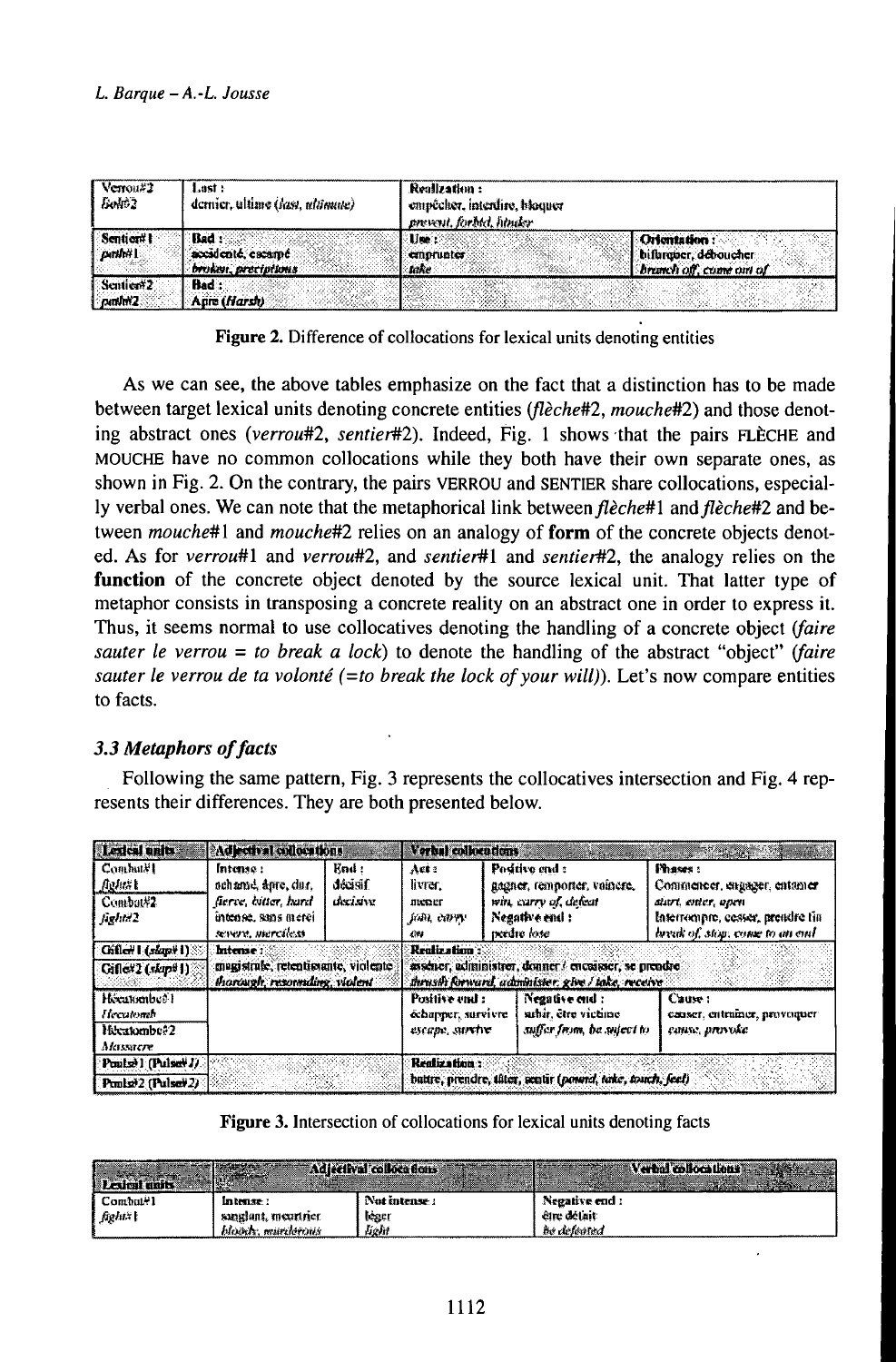| Gifle*1<br>slape ]            | <b>Deserved</b><br>Interise<br>forte sonore<br>méritée<br>SITONG, PROGRAMMENT C<br>diserved.                                                                | Realization:<br>Begining:<br>tendre la joue<br>envoyer, flanguer, lancer<br>turn the clieck<br>throw, slock, give      |
|-------------------------------|-------------------------------------------------------------------------------------------------------------------------------------------------------------|------------------------------------------------------------------------------------------------------------------------|
| Giflex 2 (skapil 2)<br>しんこうがい | Intense:<br>Cinglante (bithor)                                                                                                                              | <b>Realization:</b><br>casayer (swfer):                                                                                |
| Hecatembe#1<br>Hecatomb       | Intense:<br>connevantable, grande (abusonal, great)                                                                                                         | Positive end:<br>Réchapper (come through)                                                                              |
| HA-annumber 3<br>Alessicre    |                                                                                                                                                             |                                                                                                                        |
| $P$ misė $1$<br>(pulsed)      | Bad :<br>Not:<br>Interese ?<br>anomal inegulier<br>:Rapido<br>intense<br>Fable lent<br>amountlous, trrogular<br>erocipité<br><b>Heak</b> low<br>Outch rapid | <b>Behaviour:</b><br>Realization:<br>chercher, tater, verifier<br>ralentir, uffumfir<br>take, check<br>slacken, weaken |
| Poulse 2 (pulser 2)           | ことがいかいの<br>Colorett Co                                                                                                                                      | 1984 SANA<br>in as the US                                                                                              |

Figure 4. Difference of collocations for lexical units denoting facts

As we can see in Fig. 4, target lexical units have no or few collocatives of their own. Indeed, their sets of collocatives are most of the time included in the set of the source collocatives. This consideration can be explained by the fact already mentioned that an abstract situation has to be expressed by means of concrete terms (eg. prendre le pouls  $de = take the$ pulse of). However, source lexical units have more collocations because we suppose that some of them can't be imported by the metaphor: for example, every collocation that deals with a specialization (eg. *catastrophe maritime*, *aérienne* = sea, *air disaster*) won't be in the target's set of collocatives. This can also be explained by the polysemic nature of the collocative: for example, relational adjectives are less prone to have metaphorical meaning. More generally, collocatives with metaphorical meaning (eg.  $g$ ifle retentissante = resounding slap) will be more easily imported by the target lexical units.

Now comparing Figure 1 and 2 to Figure 3 and 4, we can see that facts tend to have greater intersections. It means that facts generate metaphors that are stronger than the one generated by the entities. One possible explanation, as facts denote whole situations, is that the analogy relies on more than one aspect of the denotation. For instance, *Combat#2* borrows to Combat#1 the actants (adversaire, victime (=opponent, victim)), the aspectual phases (engager, cesser (= enter, stop)), the degrees of intensity (acharné, sans merci (=fierce, merciless)), etc.

#### **4 Conclusion and perspectives**

The observation of the combinatorial properties of metaphoric lexical units puts in evidence the following facts. Among the entities, two sets emerge. The pairs composed of concrete~concrete entities don't share many collocations whereas the pairs of concrete~abstract entities share more collocations. As for the pairs of facts, they share almost all their collocations. Thus, we can say that metaphors of facts are more active than metaphors of entities. These first results sketch a rough typology for lexicalized metaphors that could be refined in at least two ways. On the one hand, we will considerate more specific labels. On the other hand, we will exploit another part of the lexical description provided by the DiCo, which have been ignored here: the semantic derivatives, like typical nouns for actants, instruments, localization, etc. These results will be taken into account for the modelization of the different